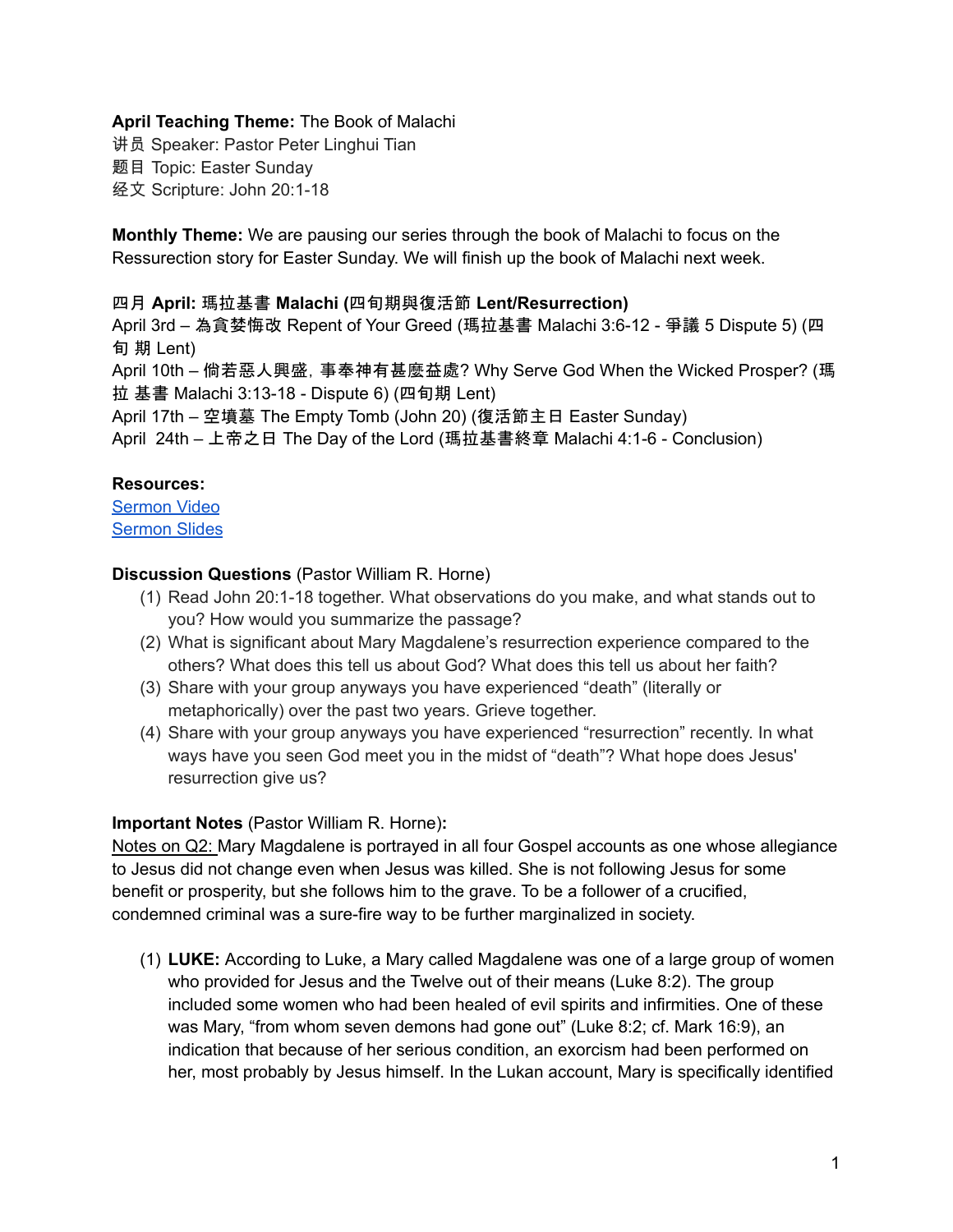as one of those who told the apostles about the Easter day events, only to have the report fall on deaf ears (Luke 24:10–11; cf. Mark 16:9–11).

- (2) **MARK:** In the earlier, Markan narrative, the presence of Mary Magdalene at the crucifixion (Mark 15:40), the tomb (Mark 15:47), and the empty tomb (Mark 16:1) provide a link of continual witness to the death, burial, and resurrection of Jesus. In this role, Mary is accompanied by Mary, the mother of James and Joses, and Salome (whose presence at the tomb is not specifically cited in Mark 15:47), but the role of Mary is preeminent since she is always cited in the first instance.
- (3) **MATTHEW:** Matthew's gospel closely follows the Markan account in identifying Mary Magdalene as one who observed the crucifixion (Matt 27:56), the burial (Matt 27:61), and the (empty) tomb which she had come out to see (Matt 28:1). Matthew, however, departs from the Markan story in citing the names and purpose of the women who accompanied Mary Magdalene. Matthew also significantly varies from Mark insofar as Matthew states that the women joyfully, albeit fearfully, ran from the empty tomb in order to tell the disciples the good news.
- (4) **JOHN:** Mary is abruptly introduced into the Johannine narrative—similar, in many respects, to the Matthean—at John 19:25, where she is portrayed as being at the cross in the company of the mother of Jesus and Mary, the wife of Clopas. The Fourth Gospel does not portray her as an observer of the burial, but it does include a significant narrative account of Mary's presence at the empty tomb. In John 20:1–2, an unaccompanied Mary Magdalene goes to the tomb, which she finds empty, and thereupon runs to tell Peter that "they have taken the Lord out of the tomb."

Mary's solitary presence at the tomb is an example of Johannine dramatization, but the evangelist further exploits the tradition about her in an eight-verse narrative, where a scene is set at the tomb itself (John 20:11–18). The narrative, without parallel in the Synoptic Gospels, contains the only two NT passages in which Mary Magdalene is simply called "Mary" (John 20:11, 16). Although an apologetic motif is present in the narrative insofar as Mary, representing the disciples (John 20:2, 13; cf. v 15), expresses the view that Jesus' body had been taken away by someone else, the dominant theme of the narrative is the development of Mary's faith.

Initially, she had seen the empty tomb and had reacted in merely human fashion with tearful distress. Subsequently, she saw Jesus but did not understand who he was. The call of his voice allows her to recognize him but she believes him to be as he previously was, a teacher who could be physically embraced. Jesus then reveals that his resurrection implies his return to the Father. Commissioned to announce the meaning of the resurrection to the disciples, Mary makes the paschal proclamation: "I have seen the Lord." Thus **Mary Magdalene typifies adequate faith in the resurrection of Jesus.**

**Source:** Collins, R. F. (1992). Mary (Person). In D. N. Freedman (Ed.), The Anchor Yale Bible Dictionary (Vol. 4, pp. 579–580). Doubleday.